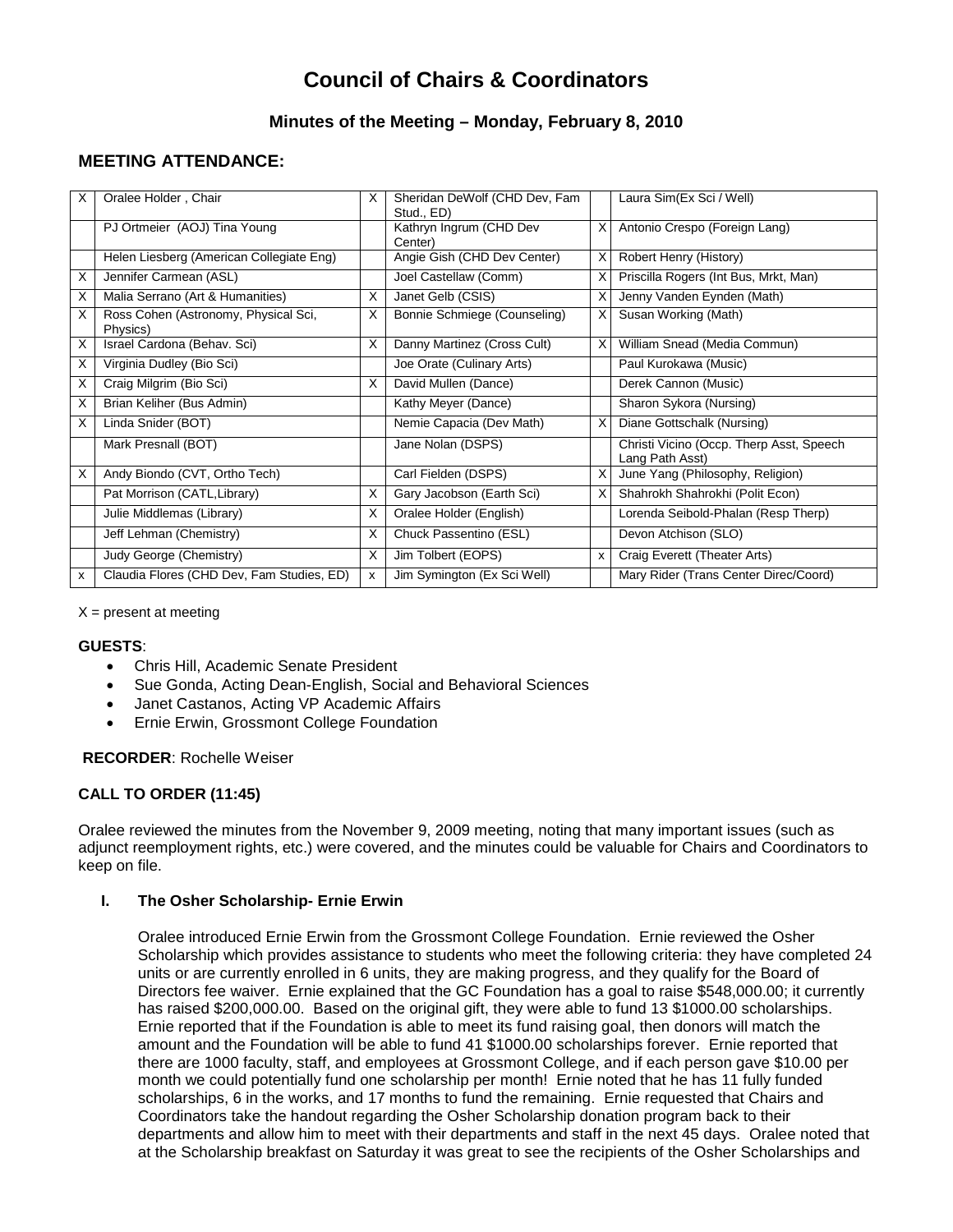their excitement. Ernie noted that the reason the Osher fund is at the forefront at the moment is that if he does not raise the \$548,000.00 by June 2011, then he no longer has the opportunity for the 50% match in funds. Ernie thanked the Chairs and Coordinators for their time.

Oralee noted that the English Department was reviewing if they could support funding an Osher Scholarship in the Department. She suggested that Chairs and Coordinators could perhaps start conversations in their Departments and Divisions about the possibility of doing the same.

## **II. Equivalencies Update-Chris Hill**

Chris began by reporting that they had been working for 2 years on developing Equivalencies that are equal on both campuses, that most have been completed, with only a few outstanding. Those Chairs with Equivalency documents which have not been completed will be contacted shortly by either Mike Wangler or Chris. Chris reported that for those that have their plans in place, the next step will be to review the faculty members whose personnel files indicate that they have been teaching based on an Equivalency.

Chairs and Coordinators will be receiving from their Division Deans a list of the faculty whose files must be reviewed. Chris explained that if names appear that should not be on the list, the review process still needs to be completed and signed off as personnel files need to be updated to show faculty members are in compliance. Due to the fact that the files are personnel files, they cannot be removed from the District offices during the review process. Therefore, blocks of time will be set up to review files at the District offices. Once the Chairs and Coordinators have reviewed the files, then Deans and Vice Presidents will review them and sign off on them. If a faculty member is not in compliance with the new Equivalencies, the current proposal will to allow them 18 months to complete the process for meeting the new requirements. This will occur through a Plan of Action; Chairs and Coordinators will sit down with the faculty member to create a Plan of Action that outlines what the faculty member will do, what courses will be taken, etc….to be in compliance with the Equivalency. A concern was raised regarding faculty who had taught for many years at Grossmont and may not be in compliance; how does this affect their reemployment preference? Chris noted that if a faculty member does not meet Equivalencies, then they are out of compliance and cannot continue to teach in the District (unless they bring their qualifications into compliance with the new Equivalency standards). Chris noted that Jim Mahler, of AFT, felt that GC is being very generous in allowing faculty members 18 months to complete Equivalencies.

Chris clarified that the Equivalencies should have been signed off by both Cuyamaca and Grossmont unless a department did not have a counterpart at the other college.

It was discussed who should be the point of contact for the faculty member—the Department Chair or Dean? Chris noted they would talk to the Deans and decide who should be the contact. Chris noted she would like Chairs and Coordinators to hold off on the Equivalency Plan of Action portion until the Equivalencies Task Force has an opportunity to finalize the details regarding the creation and implementation of the plans.

Chris then asked the Chairs and Coordinators their preference for times to review personnel files in the District offices, and it was decided afternoons after 2:00pm and Fridays would work best.

Chris noted that if anyone had any more questions or concerns to e-mail her.

#### **III. Brainstorming possible issues to address this Spring**

Oralee began by noting that some of the Blackboard issues have been resolved, and she has forwarded the concerns from the last meeting to Henry Eimstad. She noted that one item that is available on Blackboard is the Chairs and Coordinators Handbook. She reported it has not been reviewed in several years (since 2004) and is in need of updating. Some of the specific areas mentioned which needed to be revised within the document (or placed there for the first time, such as the SLO information, were):

- The Planning Process (describing the timeline of the new processes)
- **The SLO Process**
- Online Courses (and various strategies for teaching and evaluating the courses)

Oralee suggested the formation of a Task Force to look over the handbook to make revisions and updates. She asked that all Chairs and Coordinators take a look at it, and anyone interested in working on this